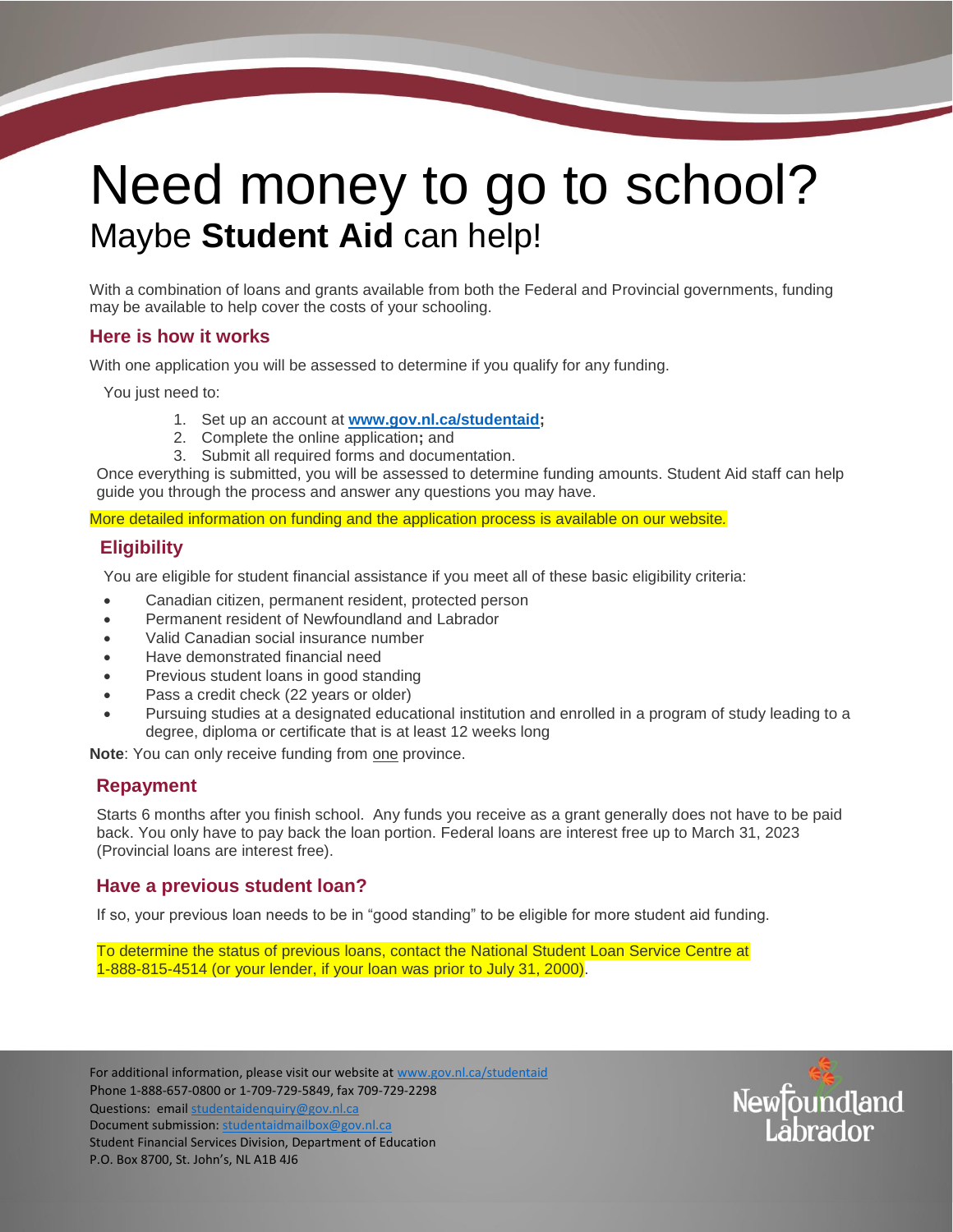# **Funding Available For the 2021-2022 Academic Year**

**Full-time Students** (Those registered in a course load of at least 80% may qualify for Provincial funding, 60% course load is required for eligibility for federal funding. Students with a permanent disability may carry a 40% course load to be eligible for **both** Federal and Provincial funding. Course load percentage is determined by the educational institution).

## **Federal Assistance**

- *Grant for Full-Time Students: up to a maximum of \$750/month*
- *Grant for Full-Time Students with Dependents: up to \$400/month of study for each child under 12 yrs.*
- *Grant for Adult Learners: valued at \$200 per month (10 years out of high school)*
- *Grant for Students with Permanent Disabilities: \$4,000 per academic year*
- *Grant for Services and Equipment for Students with Permanent Disabilities: up to \$20,000 per year for education-related costs*
- *Loans: up to maximum of \$210 per week of study*

**Provincial Assistance (**Unless advised otherwise after Provincial budget announcement – May 31st **)**

- *NL Student Loan: up to a maximum of \$40/week of study\**
- *NL Student Grant: up to a maximum of \$100/week of study*
- *Grant for High Need Students with Permanent Disabilities: as needed and verified by educational institution*

**Part-time Students** (if registered in a course load of at least 20%-59%)

#### **Federal Assistance**

- *Loans for Part-Time Studies:* based on your assessed financial need
- *Grant for Part-Time Students:* up to \$3,600 per academic year
- *Grant for Part-Time Students with Dependents:* \$80/week of study with 1 or 2 children under 12, \$120/week of study with 3 or more children under 12.
- *Grant for Part-Time Students with Permanent Disabilities:* \$4,000 per academic year
- *Grant for Services and Equipment for Students with Permanent Disabilities: up to \$20,000 per year for education-related costs*

#### **Provincial Assistance**

- *NL Part-time Incentive Grant:* up to \$500 per semester
- *Grant for High Need Students with Permanent Disabilities: as needed and verified by educational institution*

**Note**: Students with permanent disabilities registered in a course load of 40-59% can apply for **either** full-time or parttime assistance.

# **Depending on the cost of your program, Student Aid may not be enough to cover all your costs during school.**

For additional information, please visit our website a[t www.gov.nl.ca/studentaid](file://///PSNL.CA/AES/STJH/Shared/SFS/Client%20Services-Counseling/Communications/2015-16%20Communications/Application%20and%20Forms/Perm%20Dis/www.gov.nl.ca/studentaid) Phone 1-888-657-0800 or 1-709-729-5849, fax 709-729-2298 Questions: email [studentaidenquiry@gov.nl.ca](mailto:studentaidenquiry@gov.nl.ca) Document submission: [studentaidmailbox@gov.nl.ca](mailto:studentaidmailbox@gov.nl.ca) Student Financial Services Division, Department of Education P.O. Box 8700, St. John's, NL A1B 4J6